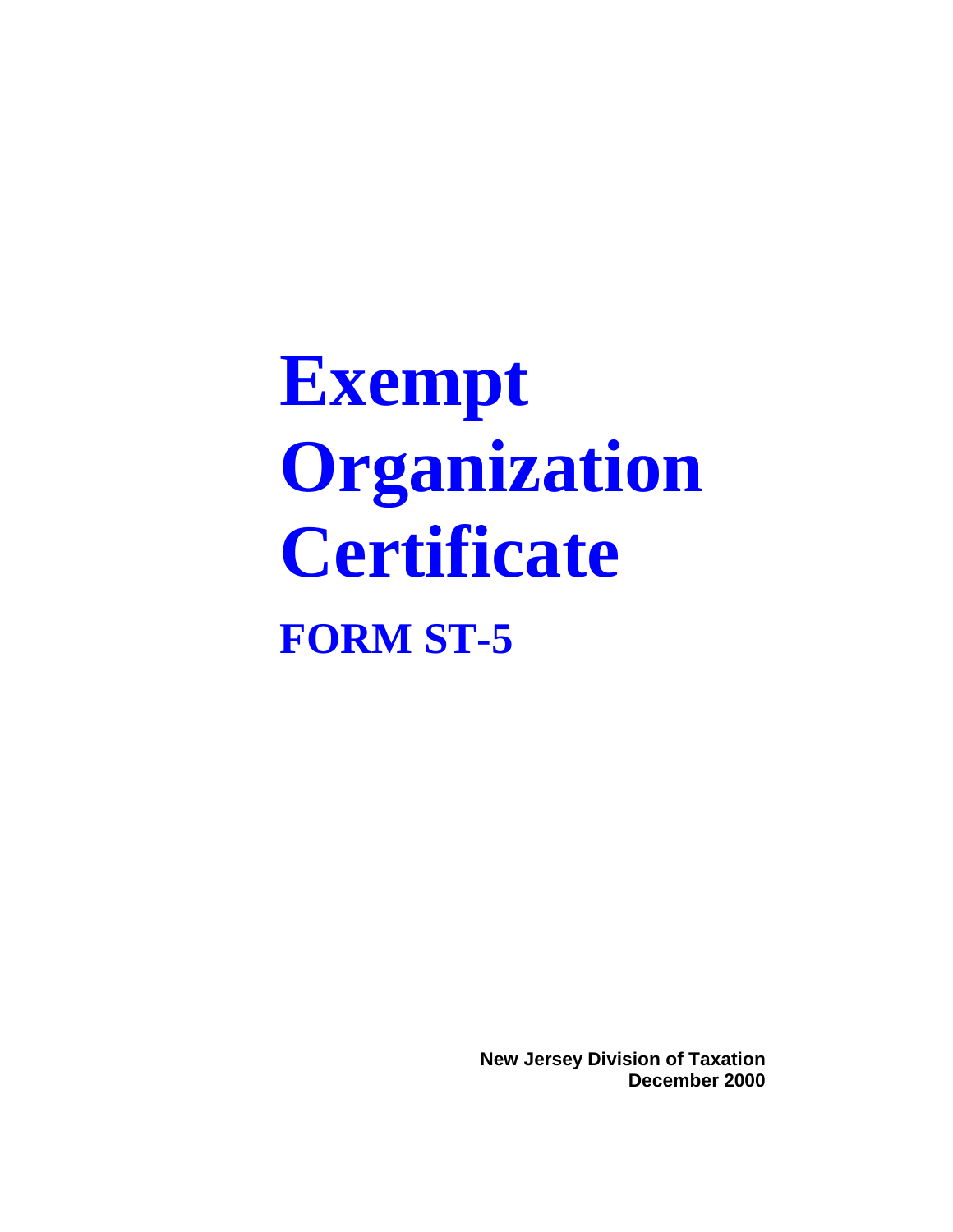## **Non-Profit Organizations…**

In New Jersey, all sales are taxable unless they are specifically exempted by law. However, certain non-profit organizations, such as churches, charitable and scientific organizations, rescue squads, and volunteer fire and ambulance companies, may purchase certain supplies and services without paying sales tax.

When you, as the representative of an approved exempt organization, purchase merchandise and services to be used exclusively by the organization, you are not required to pay sales tax provided you furnish a copy of the organization's **New Jersey Exempt Organization Certificate (Form ST-5)** to the seller.

### *"What Is a New Jersey Exempt Organization Certificate?"*

The Exempt Organization Certificate is one of several exemption certificates issued by the New Jersey Division of Taxation. The Exempt Organization Certificate, which is available only to approved non-profit organizations, authorizes an organization to purchase merchandise and services for its exclusive use without paying sales tax.

### *"Who May Use the Exempt Organization Certificate?"*

Only organizations which have been granted exempt status by the New Jersey Division of Taxation may use the New Jersey Exempt Organization Certificate to make purchases without paying New Jersey sales tax.

Some examples of organizations which may have exempt status are churches, hospitals, veterans' organizations and fire companies. Senior citizens' clubs, political organizations and fraternal organizations, such as the Knights of Columbus, the Elks, the Rotary and Kiwanis Clubs, are not eligible for exempt status and they may not issue New Jersey Exempt Organization Certificates.

**IMPORTANT NOTE:** The Federal government, the United Nations, the State of New Jersey and any of their agencies are exempt organizations. However, they do not use Exempt Organization Certificates. For these governmental agencies, the acceptable proof of exemption from sales tax is:

- A copy of a government purchase order, official contract or order on official government letterhead and payment by government check or payment by a "United States of America" SmartPay Visa Card or MasterCard with the number 0, 6, 7, 8 or 9 as the sixth digit (credit card charged to and paid directly by the Federal government, not a card charged to an employee who gets reimbursed by the Federal Government); or
- **For government cash purchases of \$150 or less,** an ST-4 form signed by a qualified government official **(not acceptable for room occupancies).**

### *"How Does My Organization Apply for Exempt Status?"*

To apply for exempt status, your organization must file an **Application For Exempt Organization Certificate (Form REG-1E)** with New Jersey. This should be accompanied by your:

- Articles of Organization (Articles of Incorporation, charter, trust agreement or constitution) and by-laws; and
- Internal Revenue Service Determination Letter, stating that your organization is exempt from Federal Income Tax under Section 501(c)(3) of the Internal Revenue Code (not required from volunteer fire companies, and emergency, first aid, veterans' and parent-teacher organizations).

The application should be sent to: Exempt Organizations, c/o Regulatory Services Branch, New Jersey Division of Taxation, PO Box 269, Trenton, New Jersey 08695-0269.

Once approved, your organization will receive only one Exempt Organization Certificate. Your organization's name, address and exempt organization number, as well as the signature of the Director of the New Jersey Division of Taxation, will appear on this certificate.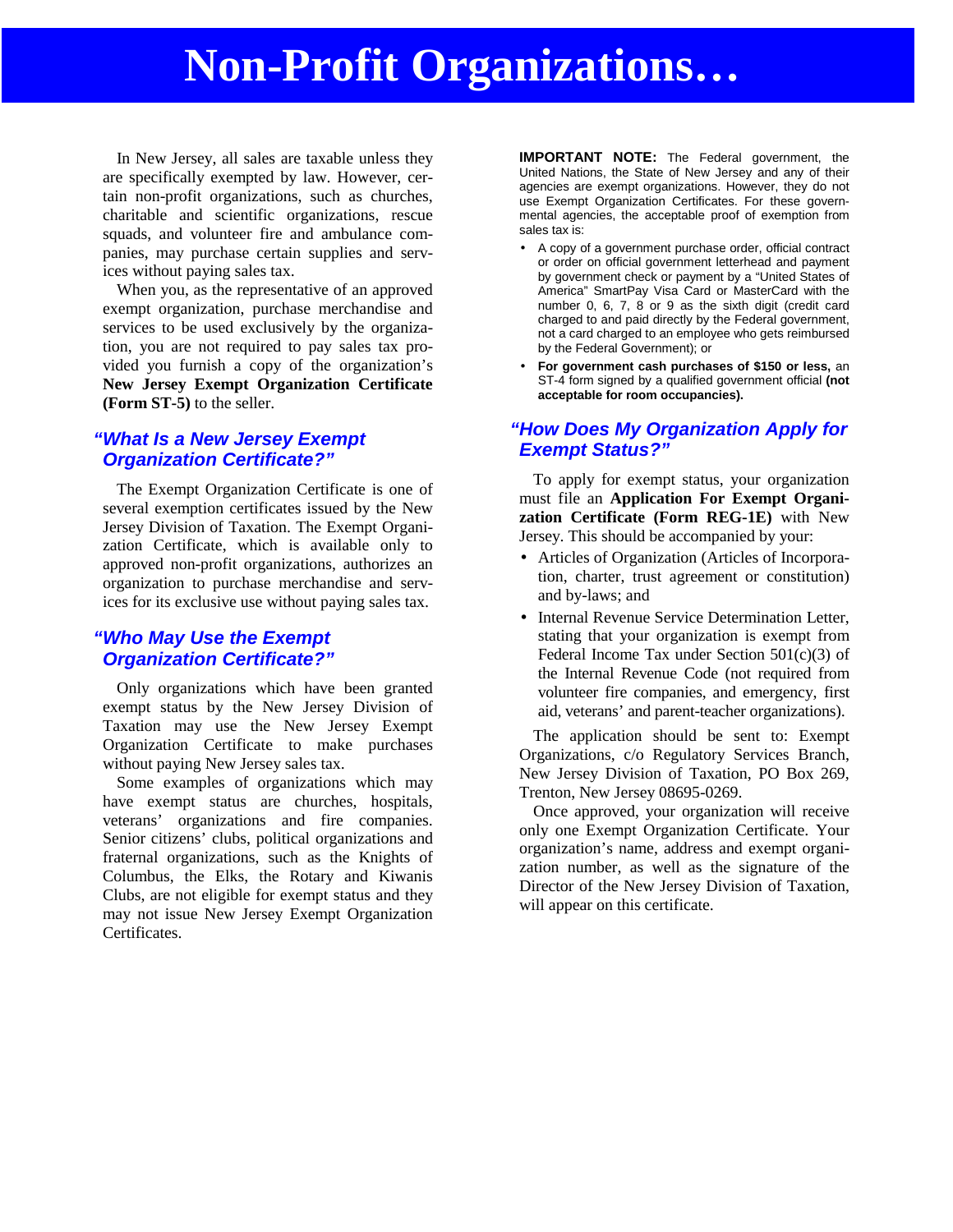### **Issuing Exempt Organization Certificates**

You should reproduce your original certificate (photocopying is customary) and use these copies when purchasing merchandise and services for the exclusive use of your organization. You must retain your original certificate permanently in your records.

### *"When May My Organization Use an Exempt Organization Certificate?"*

A registered exempt organization may use the certificate when purchasing the following:

• **Merchandise**—provided it is directly related to the purposes of the exempt organization. Examples include pews, flowers, cleaning equipment, furniture and automobiles.

**Example:** Reverend Brown, the minister of a registered exempt New Jersey church, purchases a new desk for the exclusive use of the church's Sunday School. Reverend Brown may give the seller a copy of the church's Exempt Organization Certificate instead of paying sales tax on the desk. However, if Reverend Brown purchases a desk for personal use, he may not use an Exempt Organization Certificate. Reverend Brown must pay sales tax on the purchase price of the desk.

• **Services**—provided they are performed on the organization's real property (buildings, land) or the organization's personal property (photocopiers, public address system, appliances).

**Example:** A registered exempt New Jersey hospital has two floors of rooms painted by a professional painter. The hospital gives the painter a copy of its Exempt Organization Certificate and pays no sales tax on the price of the paint or on the painter's charges for labor.

• **Meals in Restaurants**—provided the organization pays for the meals directly from organization funds. If a representative of the organization pays for a meal personally, with the intention of being reimbursed by the organization, that representative may not furnish an Exempt Organization Certificate instead of paying sales tax.

**Example:** A registered exempt historical society sponsors a trip to a colonial restoration in the State. At lunch, the organization may provide a copy of its Exempt Organization Certificate and pay no sales tax on the price of the meals. However, if a member purchases a meal and pays for it personally, that member may not use an Exempt Organization Certificate, but must pay sales tax on the price of the meal.

• **Rooms in Hotels and Motels**—provided the organization pays the bill for the room on its own voucher. If a member of the organization pays for a room personally, with the intention of being reimbursed by the organization, that member may not use an Exempt Organization Certificate and must pay sales tax.

**Example:** The executive committee of a registered exempt New Jersey fire company holds its annual dinner meeting in a local hotel. The group may use an Exempt Organization Certificate and pay no sales tax on the cost of the dinner and rooms paid for by the exempt organization.

**NOTE:** When your organization makes additional purchases from the same supplier, you need not provide a new copy of your certificate for each purchase which is of a similar type. Additional purchases may be covered by the first copy you give to your supplier.

### *"What Information Must I Enter on My Exempt Organization Certificate?"*

- Date of purchase
- The name of the vendor
- The merchandise or service you are purchasing

Your organization's name and the exempt organization number assigned will appear on the original certificate you receive.

**REMINDER:** *Do not issue your original certificate!*